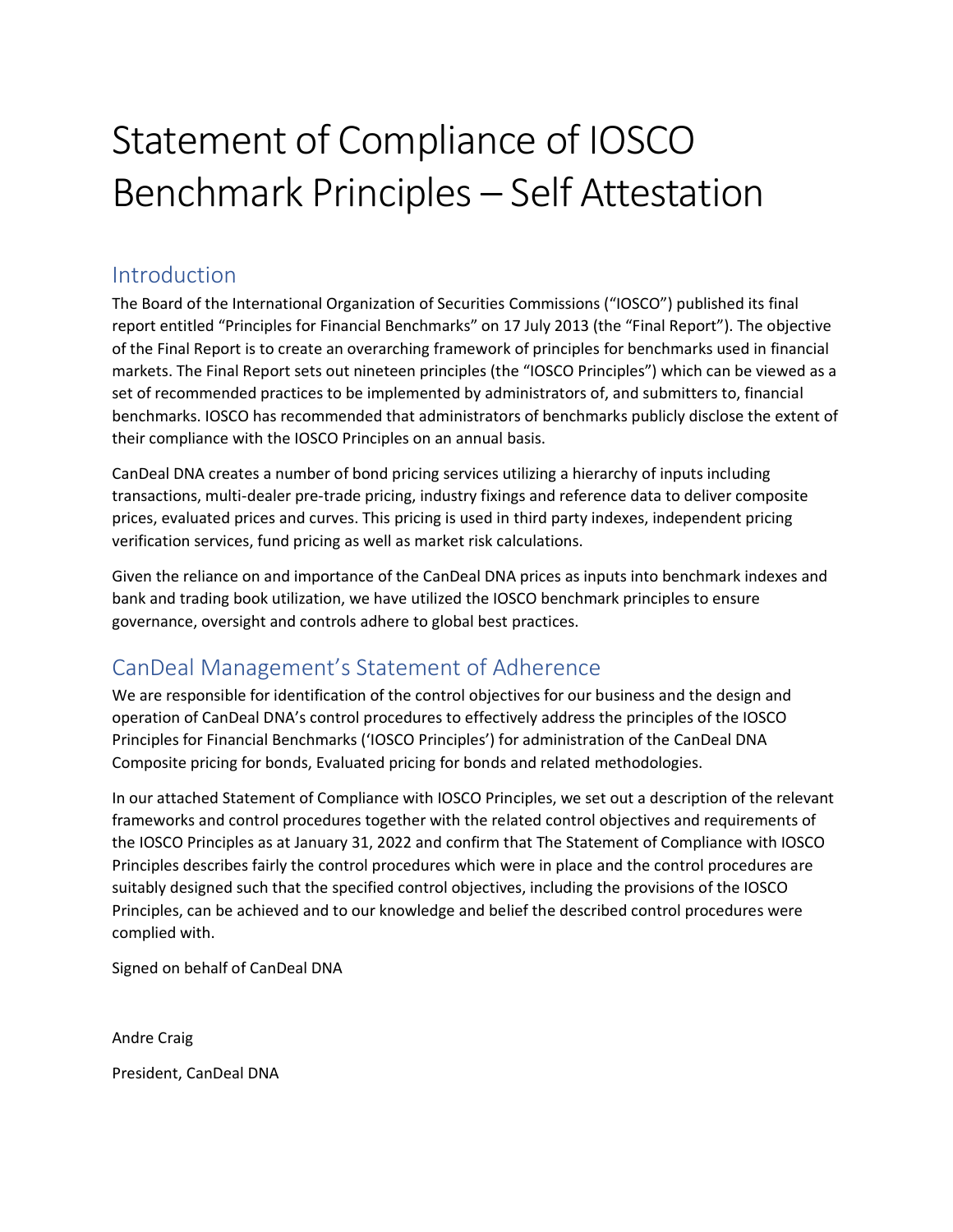## CanDeal Group Independent Compliance Review

Our work was based upon obtaining an understanding of the control procedures as described by the Division Head of CanDeal DNA and as provided in written materials. We evaluated such data sources against the Statement of Compliance with the IOSCO Principles to form our conclusion.

We have carried out our engagement in respect of CanDeal DNA's control procedures that relate to compliance with the IOSCO Principles. This report covers the description and design effectiveness of control procedures, related to the application of the requirements of the IOSCO Principles for CanDeal Composite pricing and Evaluated pricing services for Canadian bonds as at January 31, 2022.

The objective of our engagement was to perform an arm's length review and assessment of such procedures on a sample basis so as to obtain information and explanations which we consider necessary in order to provide us with sufficient appropriate evidence to express our conclusion.

Based on the results of our procedures, nothing has come to our attention to indicate that the Company's Statement of Compliance with the IOSCO Principles is not fairly stated as at January 31, 2022, in all material aspects.

Signed on behalf of CanDeal Group Compliance

Ahsan Ahmed

Chief Compliance Officer, CanDeal Group Inc.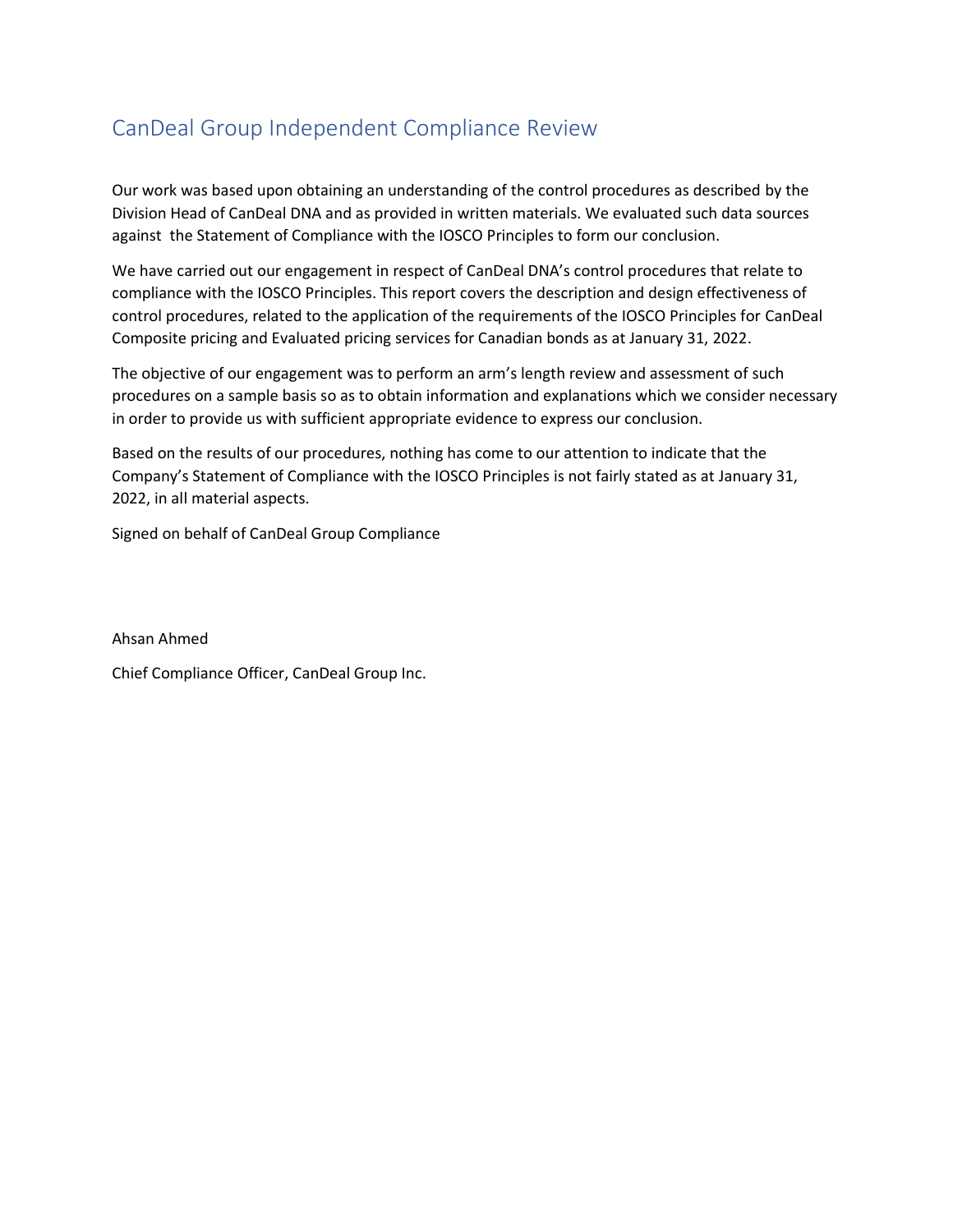# CanDeal Data & Analytics (DNA) IOSCO Principles for Financial Benchmarks – Assessment Report

#### Introduction

The Board of the International Organization of Securities Commissions ("IOSCO") published its final report entitled "Principles for Financial Benchmarks" on 17 July 2013 (the "Final Report"). The objective of the Final Report is to create an overarching framework of principles for benchmarks used in financial markets. The Final Report sets out nineteen principles (the "IOSCO Principles") which can be viewed as a set of recommended practices to be implemented by administrators of, and submitters to, financial benchmarks. IOSCO has recommended that administrators of benchmarks publicly disclose the extent of their compliance with the IOSCO Principles on an annual basis.

CanDeal DNA creates a number of bond pricing services utilizing a hierarchy of inputs including transactions, multi-dealer pre-trade pricing, industry fixings and reference data to deliver composite prices, evaluated prices and curves. This pricing is used in third party indexes, independent pricing verification services, fund pricing as well as market risk calculations.

Given the reliance on and importance of the CanDeal DNA prices as inputs into benchmark indexes and bank and trading book utilization, we have utilized the IOSCO benchmark principles to ensure governance, oversight and controls adhere to global best practices.

The follow report outlines CanDeal DNA's response in terms of how it meets the objectives of the IOSCO Principles.

#### 1. Governance:

A Benchmark should have appropriate governance arrangements in place to protect the integrity of the Benchmark and to address conflicts of interests.

- a. Overall Responsibility of the Administrator
	- i. CanDeal DNA discloses its methodologies via public website
	- ii. Methodologies reflect the hierarchy of sources used in calculations
	- iii. Pricing Committee and Industry feedback on methodologies and price challenges are operationalized and vetted to ensure arm's length judgement and avoidance of conflicts of interest
	- iv. Key controls are in place to ensure integrity of data, governance and full audit capabilities
- b. Oversight of third parties
	- i. All third parties have discrete bi-lateral agreements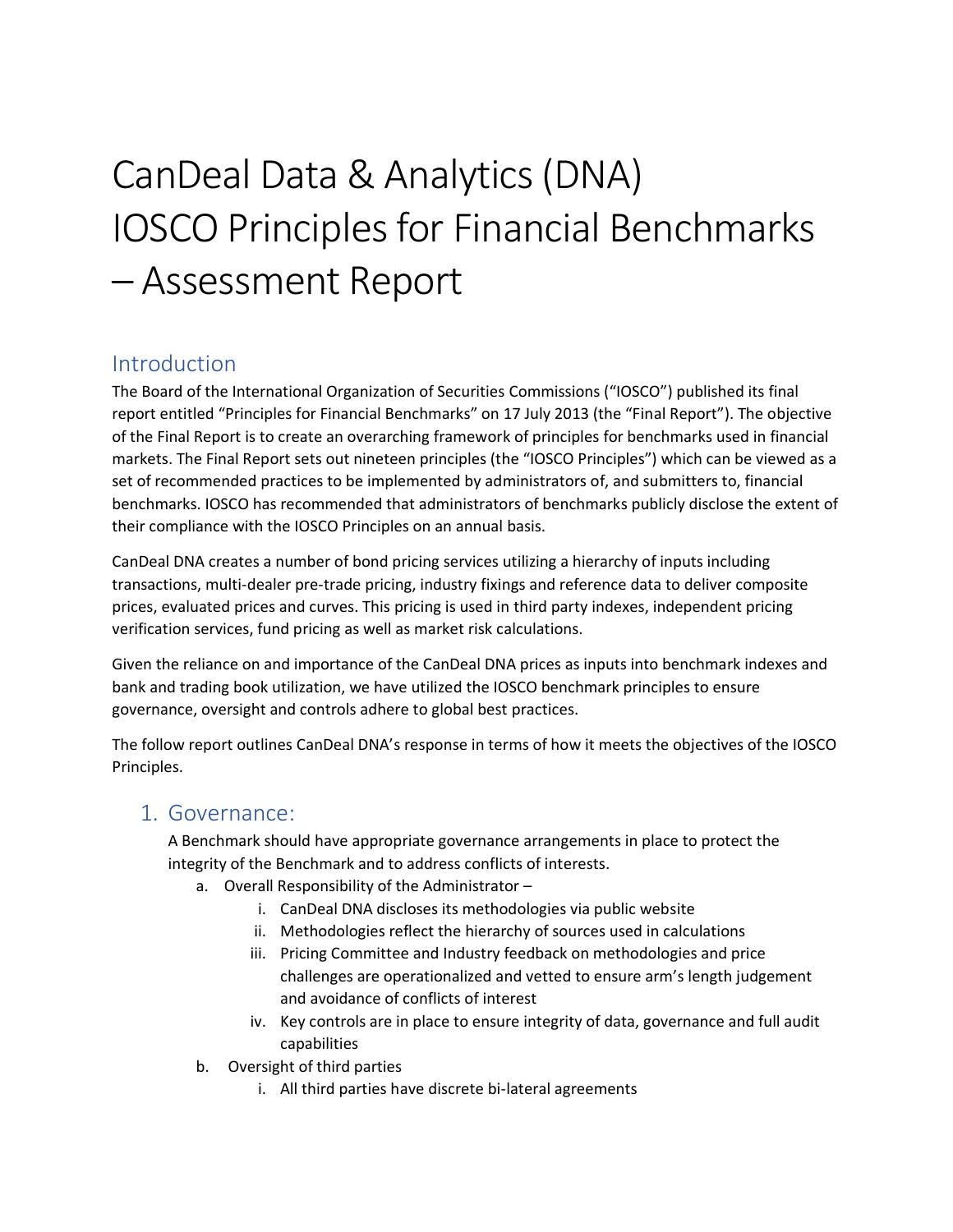- ii. Dealer contributions conform to industry standard data specification and data is validated semantically and syntactically prior to inclusion in calculations
- c. Conflicts of Interest
	- i. CanDeal DNA operations are discrete from any other related entities
	- ii. All dealer source data is only available with the CanDeal DNA operation
	- iii. All third party input sources have discrete bi-lateral agreements in place
	- iv. CanDeal DNA utilizes input and feedback via Pricing Committees, Price Challenges and client feedback where all reflect against actual transaction data and/or best industry practices with CanDeal DNA retaining full discretion
- d. Control framework for Administrators
	- i. CanDeal DNA has an internal KCI dashboard which flows into the CanDeal group ERM program
	- ii. Should any regulatory body require this framework it is available
	- iii. The Price Challenge process provides detailed reporting and is the channel for any 'whistle blowing' should there be anonymity (Note: this can and will be made more apparent in 2022)
	- iv. Experts occupy all key roles including quants, data governance, reference data, operations and support
	- v. All submitters adhere to a specification and validation for quality and scope of coverage as well as timeliness
	- vi. There is adequate representation of sources comprising all Canadian banks as well as 4 non-bank dealers
	- vii. Feedback is provided to all sources including third party reference data vendors identifying any and all erroneous, quality and scope deficiencies as identified in the validation and pricing process and via external feedback
- e. Internal Oversight
	- i. Internal controls have been operationalizes and vetted via independent Compliance office
	- ii. Should any deficiencies arise these will be reported daily to the Head of CanDeal DNA and if required will be addresses with the appropriate internal and external parties
	- iii. A formal industry Pricing Committee reviews the methodologies and any changes
	- iv. Third party index provider(s) as well as their advisory committee also reviews the methodologies
	- v. Other third party benchmark administrators have also reviewed the IOSCO principles followed by CanDeal DNA and are satisfied
	- vi. Submitter code of conduct is addressed via bi-lateral agreements, adherence to data specifications and validations, price challenge reporting back to the source as well as quality, scope of coverage and timeliness reporting back to the submitter

## 2. Quality of the Benchmark

a. Benchmark design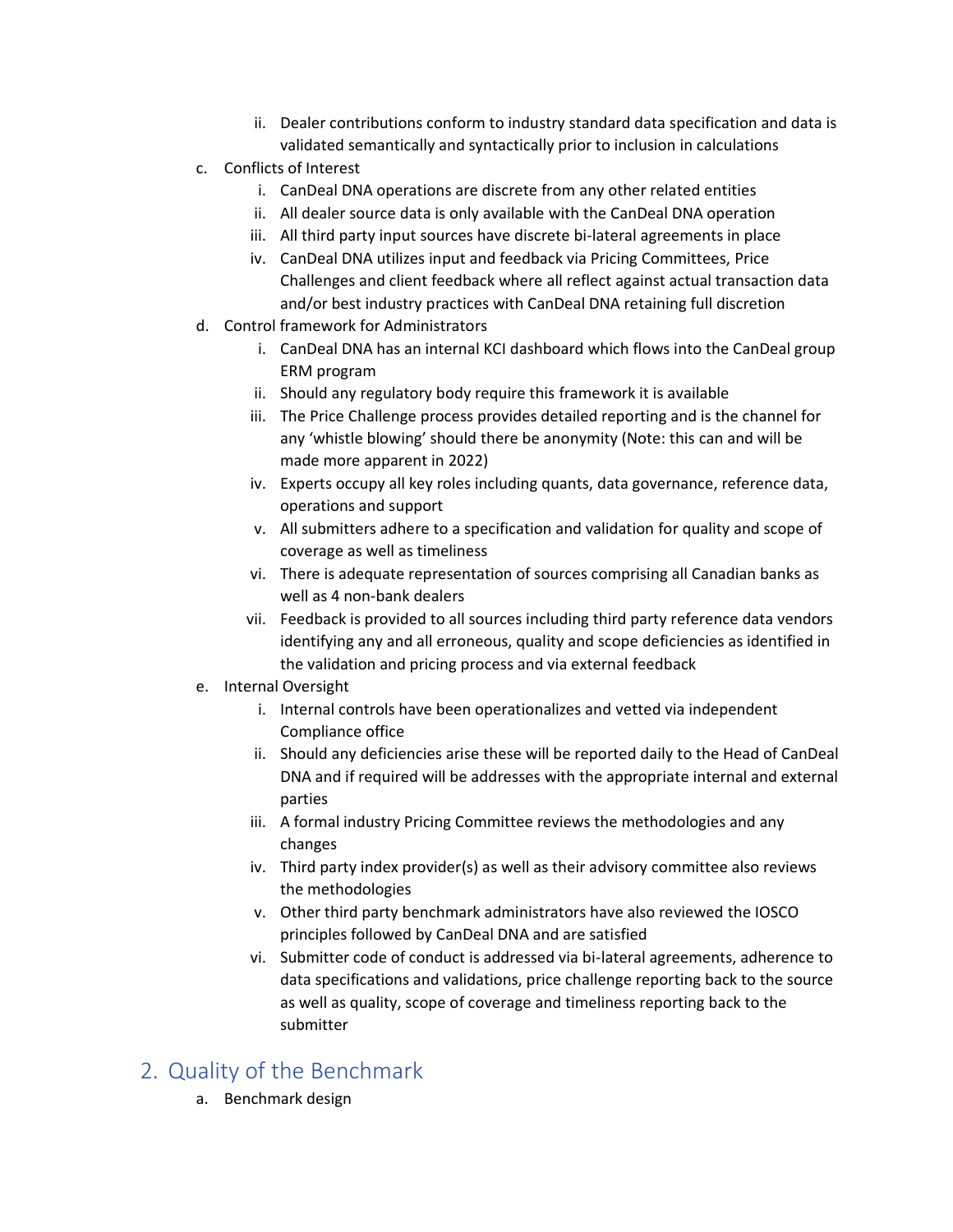- i. The design is based on extensive industry consultation including sell-side, buyside, index providers, global data vendors and discussions with domestic regulators. The intent through the methodology design and hierarchy is to generate prices that most closely match where the market is at a point in time. Using contributor pricing data and comparing day over day to the where securities actually traded provides ongoing fidelity. Emphasis on bona-fide observations from multiple sources.
- b. Data sufficiency
	- i. All Canadian banks' trading and pricing submissions are included in the calculations. While the Canadian banks generate the majority of trades, liquidity and pre-trade data other dealers are included in sub-sets of security pricing with regional and bond type specialization. These dealers are currently being migrated to the input specification standards and efforts are underway to collect their respective trade data to more fully validate the quality and scope of coverage with the intent to more broadly include their inputs.
- c. Hierarchy of data inputs
	- i. The methodologies take a waterfall approach. Transaction data is used to validate the quality of each dealer's price where there are volumes (i.e. if a dealer has traded at or near the trading price on an ongoing basis they will be preferenced over another dealer who has not traded or traded outside the vwap of trades for the day in that particular security). A Trade class analytic is used to apply a hierarchy to identify the number of contributors (and contributors who participate in trades) – number of contributors with less/illiquid volumes – minimum 3 contributors (i.e. quorum) – below 3/single dealer. These composite prices are identified respectively. Evaluated prices using expert judgement are also generated using curves where there is sufficient data points including sector and rating curve data and are also identified as evaluated prices. Additionally spread based pricing is generated where there are very illiquid securities and/or where there is limited to no sector or ratings data.
- d. Transparency of methodology
	- i. Methodologies including the hierarchy of inputs and trade class analytic are all posted on the www.candealdna.com website.
- e. Periodic review
	- i. Periodic and ongoing reviews occur through the external Pricing Committee forums and feedback, daily price challenges where dealer contributors are engaged as well as third party reference data providers when appropriate, and as fixings or sector/rating data challenges which may impact the approach such as curve based vs spread based.
	- ii. Additional ongoing reviews are undertaken to evaluate the quality of third party reference data and this quality is ranked using a priority rule set. Ex. Should a ratings agency change a rating vs another, timeliness of changes, sectors and peer placements vs. how domestic dealers apply sectors and ratings.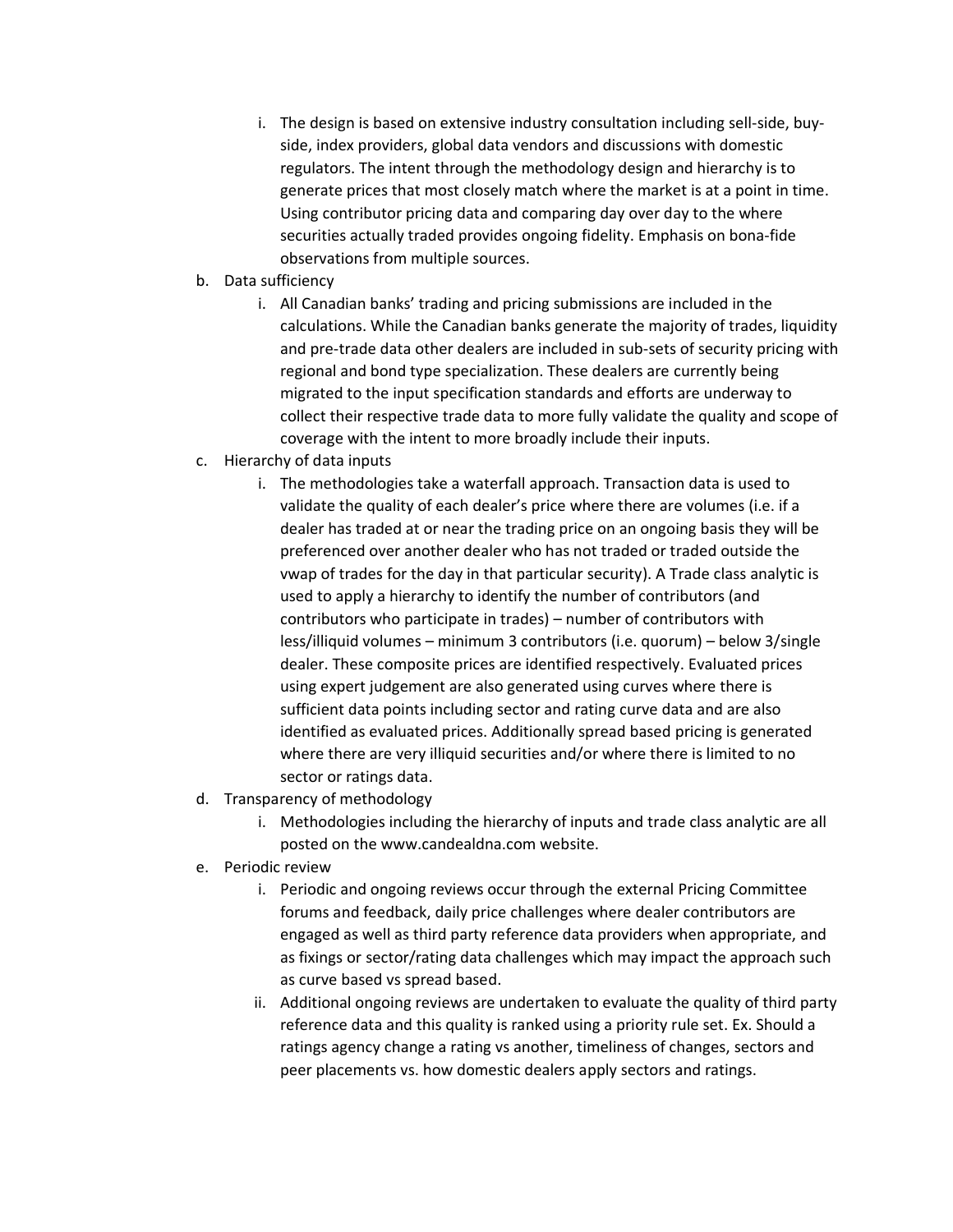## 3. Quality of Methodology

- a. Content of methodology
	- i. The methodologies are available publicly on the [www.candealdna.com](http://www.candealdna.com/) website as are the product descriptions. Additionally our Customer Support, Price Challenge team, Product Experts and Quants are available to answer questions.
- b. Changes N/A
	- i. Extensive internal procedures exist to ensure procedures and policies are adhered to and audit trail of any changes are recorded.
	- ii. While no material changes to methodologies have occurred, we expect changes to any pricing, cadence of delivery, changes to inputs etc. will be communicated. iii.
- c. Submitter code of conduct
	- i. All Contributors of trade data adhere to the scope and quality in the same manner as provided to the Market Regulator.
	- ii. All Contributors adhere to a standard data specification and contributions are validated syntactically and semantically validated. Any errors and/or omissions are reported back.
	- iii. Contributors each sign a bi-lateral Contribution agreement indicating their requirement to provide selected sets of security data in the scope, quality and cadence as outlined in the Schedules. This agreement outlines a positive obligation to do so with adequate reps and warrants.
	- iv. Each Contributor provides data independently and in confidence to ensure arm's length submissions.

#### 4. Accountability

- a. Complaints process
	- i. There is a formal Price Challenge process and reporting for any complaints related to coverage, quality and/or timeliness.
	- ii. Each Client has an Account Manager should they wish to voice any complaints. There is also a front line Support Desk centralized phone and email available for queries and complaints.
	- iii. Should the need arise, there will be procedures to escalated to an Ombudsman.
- b. Audits
	- i. An annual report is performed which outlines the adherence to the IOSCO Principles followed, any deficiencies and plans to address. This is reviewed by an internal arm's length Chief Compliance Officer.
	- ii. The self attestation of the above is made available on the www.
	- iii. candealdna.com website.
- c. Audit trail
	- i. All inputs from contributors, validations results and pricing calculations are saved and stored.
	- ii. The Price Challenge system also stores and classifies this information for investigations. Any and all updates to reference data system are verified and